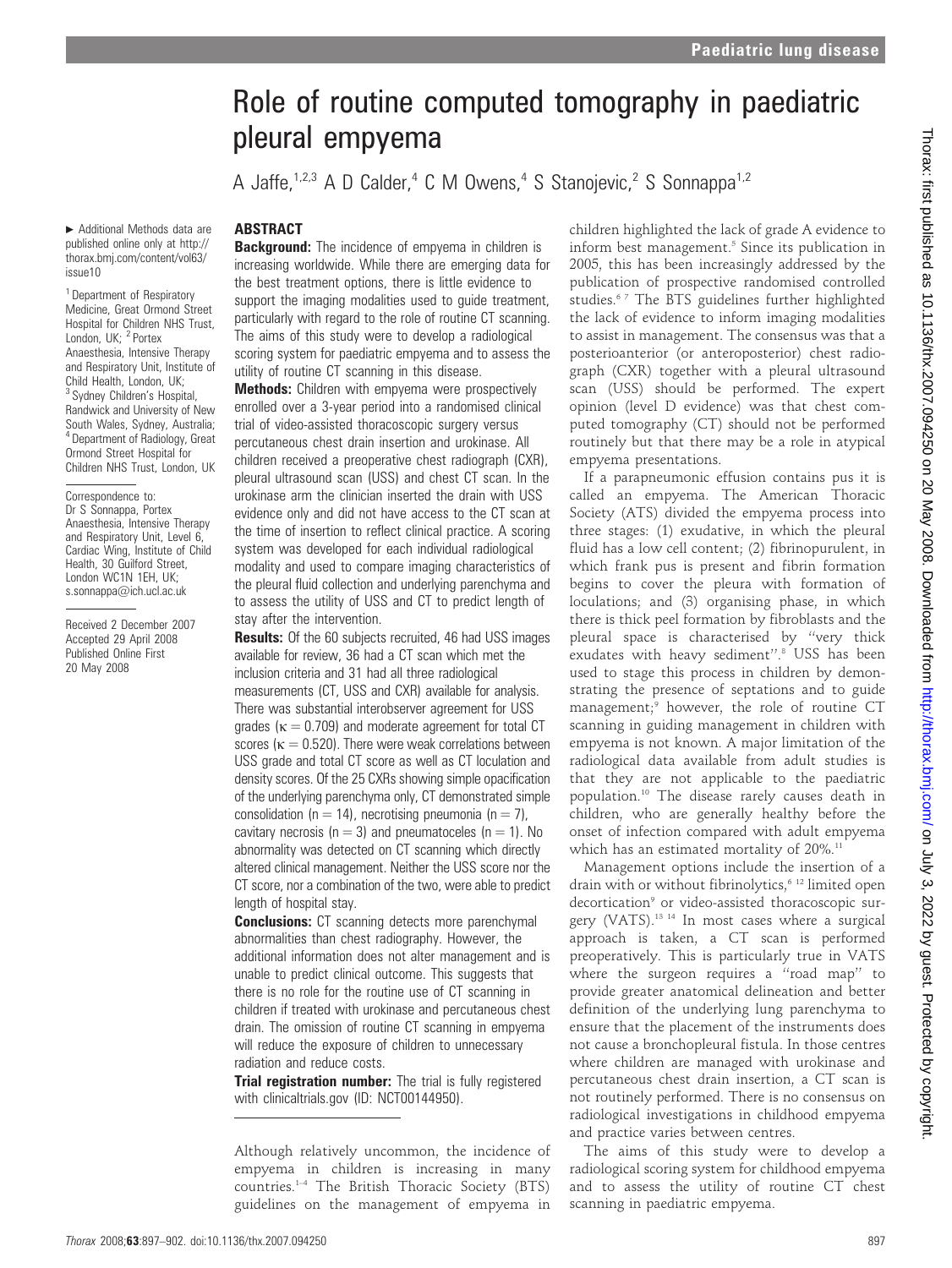### **MFTHODS**

This study formed part of a previously published prospective randomised study comparing VATS with percutaneous drain insertion and urokinase.<sup>6</sup> Subjects were recruited from children aged  $<$ 16 years referred to our institution, a tertiary paediatric respiratory centre, for further management of complicated parapneumonic effusion over a 3-year period. Preoperative CXR, pleural USS and CT scanning were performed routinely in all patients, irrespective of the treatment group to which they were randomised. However, in order to reflect local standard clinical practice, the CT scans in the VATS group were made available to the surgeons. In the urokinase group the radiologist and paediatrician in charge were aware of the CT image findings; however, at the time of insertion, the clinician inserting the drain did not have the CT information available unless concerns had been raised by the senior clinician or radiologist. The primary clinical outcome measure used for this radiological study was length of stay in hospital following the intervention.

The comparisons between CT and both USS and CXR were twofold: (1) we compared the imaging characteristics of the pleural fluid collection itself as defined by USS and CT; and (2) we compared the evaluation of the underlying pulmonary parenchyma as demonstrated on CXR and CT scans as described below.

### Pleural collections

### Ultrasound (USS) evaluation

Patients were referred for a pleural USS examination before treatment (see online supplement for detailed explanation of methodology). The images were subsequently reviewed by two paediatric radiologists (AC, CMO) blinded to patient data. The effusions were graded according to their internal echostructure using a system based on that described by Kearney et  $al^{15}$  but with the addition of an extra grade for highly septated effusions with significant solid components (grade 1, anechoic; grade 2,

echoic fluid without septation; grade 3, septated effusion; grade 4, septations with solid appearing components comprising more than one-third of the effusion; see fig 1). Scores from both radiologists were used for analysis.

### CT evaluation

CT scans were performed before treatment in all patients. Scans were excluded from analysis if they were performed without intravenous iodinated contrast material as intravenous contrast allows visualisation of pleural inflammation which is not normally possible with a non-contrast enhanced scan. We also excluded scans done at a local hospital prior to admission and transferred with a hard copy or performed following chest drain insertion (see online supplement for detailed explanation of CT methodology). Effusions were graded by fluid density, pleural enhancement, subcostal tissue thickening and loculation/effusion shape (table 1).

Effusions were graded as follows: effusion density was taken as the mean of the CT density in Hounsfield units (HU) recorded from three regions of interest drawn in the centre of the thickest portion of the effusion at three contiguous levels measured by one observer (AC): a density of 0–20 scored 0 and a density of  $>$ 20 scored 1. A cut-off point of 20 HU was chosen as this is generally the accepted upper limit for the density of water-based lesions, for example, in hepatic and renal cysts. The remaining evaluations were performed independently by two paediatric radiologists (AC and CMO).

Parietal pleural enhancement recorded a score of 1, and a score of 2 was given for thick pleural enhancement  $(>2$  mm). Thickening of the subcostal tissues was scored similarly.

We devised a scoring system to reflect the degree of loculation of the effusion through the assessment of effusion shape: an effusion whose visceral surface paralleled the chest wall scored 0, an effusion with convexity or lobulation of the visceral surface with pleura/pleural fluid thickness between the lobulations of

Figure 1 Ultrasound staging of empyema. (A) Grade 1 effusion showing anechoic fluid. (B) Grade 2 effusion showing echoic fluid without septations. (C) Grade 3 effusion showing multiple thick septations. (D) Grade 4 effusion showing multiple septations with solid appearing components comprising more than one-third of the collection.

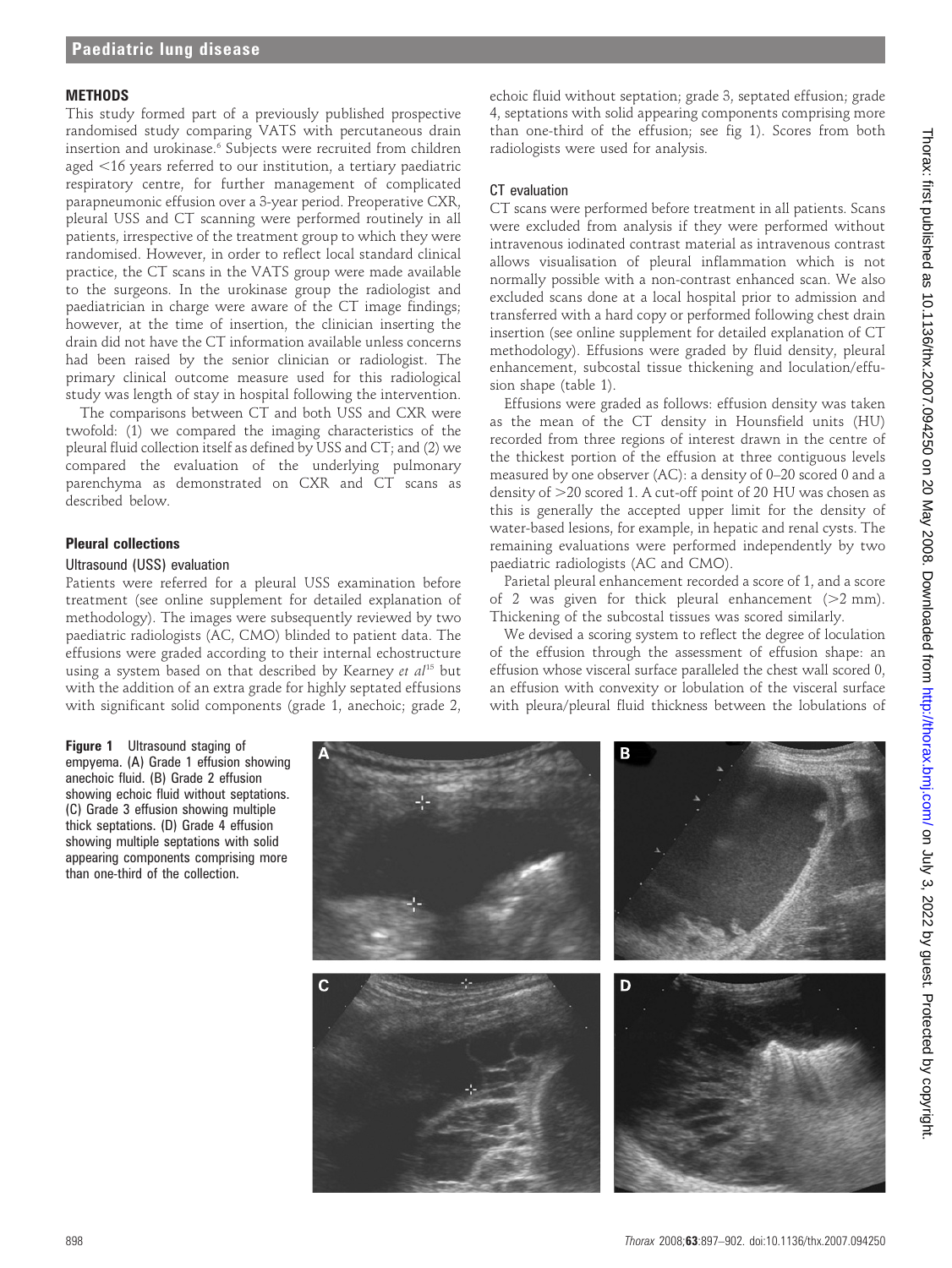**Table 1** CT scoring system for parapneumonic effusions (maximum total score  $= 8$ )

| <b>Fluid density</b>                | <b>Pleural enhancement</b>           | Subcostal tissue<br>thickening       | <b>Loculation/effusion shape</b>                                                                                           |
|-------------------------------------|--------------------------------------|--------------------------------------|----------------------------------------------------------------------------------------------------------------------------|
| Mean density $<$ 20 HU<br>(Score 0) | Absent<br>(Score 0)                  | Absent<br>(Score 0)                  | Simple: Concave medially, parallels chest wall<br>(Score 0)                                                                |
|                                     | Present. $<$ 2 mm thick<br>(Score 1) | Present. $<$ 2 mm thick<br>(Score 1) | Loculated: convex medially or lobulated with<br>separation of lobulations by $>10$ mm of fluid/<br>thickening<br>(Score 1) |
| Mean density $>$ 20 HU<br>(Score 1) | Present. $>2$ mm thick<br>(Score 2)  | Present. $>2$ mm thick<br>(Score 2)  | Incomplete multiloculation: lobulations<br>separated by $<$ 10 mm of pleural thickness<br>(Score 2)                        |
|                                     |                                      |                                      | Complete multiloculation: pockets of fluid<br>separated by normal intervening pleura<br>(Score 3)                          |

HU, Hounsfield units.

.10 mm scored 1, and an effusion whose visceral surface showed lobulations separated by  $<$ 10 mm of pleural fluid or thickening scored 2 (fig 2). If components of the pleural collection were separated by normal pleura, the effusion scored 3. The individual scores were summated to give one total score and scores from both observers were used for analysis.

### Pulmonary parenchyma

### Chest radiograph (CXR) evaluation

Posterioanterior CXRs were performed preoperatively in all subjects. The immediate preoperative CXRs were included in the study even if performed at local hospitals before referral to our tertiary unit. Parenchymal changes were classified as simple opacification (including collapse and consolidation with or without air bronchograms) and opacification with cavitation. The CXRs were blindly evaluated by two independent radiologists (AC, CMO) and one paediatric pulmonologist (SS), reporting in consensus, reaching a conclusion by mutual discussion.

# CT evaluation

Pulmonary parenchymal changes were classified in consensus by mutual discussion by two radiologists (AC, CMO) based on the definitions described by Donnelly et al:<sup>16</sup>

- Simple collapse or consolidation: homogeneous opacification and enhancement present with or without air bronchograms or with fluid-filled airways.
- Pneumatoceles: tubular or cystic areas of air density with thin or imperceptible walls, with no evidence of necrotising pneumonia.
- Necrotising pneumonia: ill-defined areas of poorly enhancing lung comprising more than half of consolidated lung.
- Cavitary necrosis: necrotising pneumonia containing irregular areas of air density.
- Pulmonary abscess: well-defined area of intrapulmonary fluid density or cavity with air fluid level, with thick  $(>2$  mm) enhancing wall.

# Statistical analysis

Interobserver reliability for the CT and USS scores between the two observers was assessed using Cohen's kappa (k) with linear weighting. Correlation between USS grade and both the total CT score and the individual component scores were calculated using Kendall's rank correlation. The utility of CT and USS scores to predict the number of days in hospital after the intervention was assessed using multiple linear regression analysis adjusted for intervention (VATS vs urokinase).

# RESULTS

Of the 60 subjects randomised to either VATS or urokinase, 46 had USS images available for review. Thirty-six patients had a CT scan which met the inclusion criteria. Exclusions were as follows: CT performed at local hospital  $(n = 14)$ ; no contrast enhancement due to failure of intravenous access  $(n = 2)$ ; performed with drain in situ  $(n = 3)$ ; unavailable for review  $(n = 5)$ . Thirty-one patients had all three radiological measurements (CT, USS and CXR) available for analysis.

### Pleural collection evaluation

There was substantial interobserver agreement for USS grades  $(\kappa = 0.709)$  and moderate agreement for total CT scores  $(\kappa = 0.520,$  tables 2 and 3). Agreement between the two observers for CT scores was strongest for the subcostal thickening  $(\kappa = 0.568)$  and pleural enhancement scores



bridge of pleural thickening.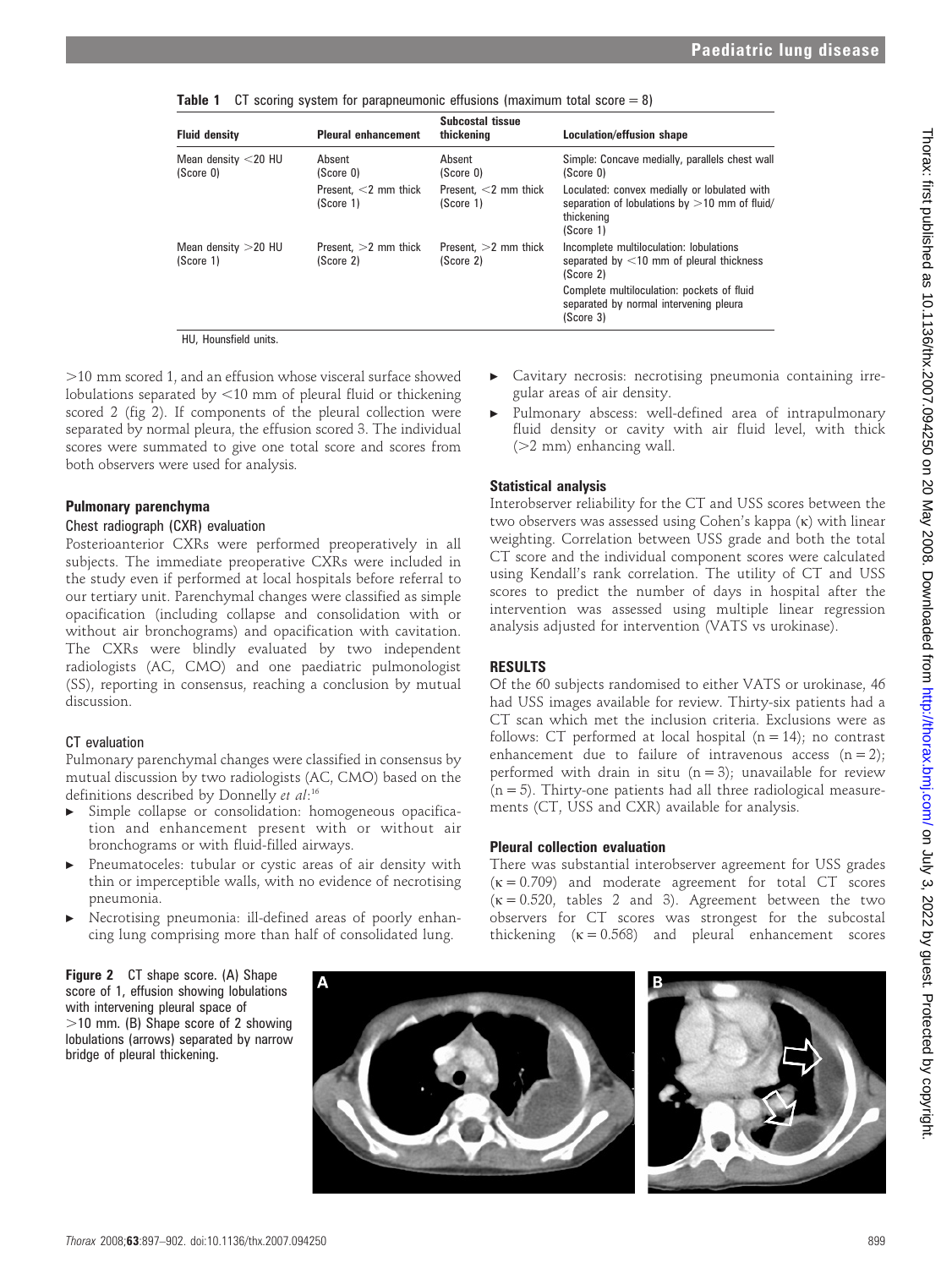|                 | <b>Table 2</b> Frequency of ultrasound grades by observers |
|-----------------|------------------------------------------------------------|
| $kappa = 0.709$ |                                                            |

|                              | <b>Observer 2 ultrasound grades</b> |                |                |   |       |
|------------------------------|-------------------------------------|----------------|----------------|---|-------|
|                              |                                     | $\overline{2}$ | - 3            | 4 | Total |
| Observer 1 ultrasound grades |                                     |                |                |   |       |
|                              |                                     | n              | 0              | ŋ |       |
|                              | O                                   | 6              | $\overline{2}$ | 0 | 8     |
|                              | 0                                   | $\overline{1}$ | 10             | 2 | 13    |
|                              | O                                   | 1              |                |   |       |
| Total                        |                                     | 8              | 13             | 9 | 31    |

 $(k = 0.459)$ . Five of 31 effusions showed increased density (score 1 on density score). The majority of effusions showed pleural enhancement (scores 1 and 2: 20/31 for observer 1 and 25/31 for observer 2). Subcostal tissue thickening was present in a minority (scores 1 and 2: 15/31 for observer 1 and 10/31 for observer 2). The majority of effusions showed some degree of loculation (internal convexity and incomplete multiloculation, scores 1–2, 23/31 for observer 1 and 24/31 for observer 2). However, we did not identify any cases of completely multiloculated collections (score 3 on loculation/shape score) where locules were completely separated from each other by normal intervening pleura.

The mean CT score increased across the USS grades for pooled observations (data not shown) with an incremental increase in mean shape, pleural thickening and density score from USS grades 2–4 (only one patient had a USS grade of 1 for each observer). There were weak correlations between USS grade and total CT score as well as the CT loculation score and CT density score (table 4). Despite the positive and statistically significant correlation between USS and CT score, the strength of the relationship is minimal as demonstrated by the low correlation coefficients.

# Pulmonary parenchyma

Twenty-five of the CXRs showed simple opacification of the underlying parenchyma only. Of these, 14 had simple consolidation only, in one case pneumatoceles were present, in seven cases necrotising pneumonia was present and in three cavitary necrosis was present (table 5). Of the six cases with cavitation on the CXR, four showed cavitary necrosis on the CT scan, one showed pneumatoceles and one showed simple consolidation only.

No abnormality was detected on CT scanning which directly altered management. In particular, we did not identify any cases of pulmonary abscess although, in several cases, areas of cavitary necrosis were very well defined but lacked an enhancing wall and therefore did not meet our criteria (fig 3).

# Outcome prediction

In the primary study there was no statistically significant difference in length of hospital stay following intervention between the two treatment groups: median difference 0 (95% CI -1 to 2), ( $p = 0.311$ ).<sup>6</sup> The small sample size in this study precluded comprehensive evaluation of the predictive abilities of the radiographic modalities, although basic multivariable regression adjusted for treatment showed that neither the USS score (geometric slope 1.06 (95% CI 0.72 to 1.59),  $p = 0.744$ ) nor the CT score (geometric slope 1.09 (95% CI 0.96 to 1.23),  $p = 0.182$  nor a combination of the two (geometric slope 1.08 (95% CI 0.97 to 1.19),  $p = 0.151$ ) were able to predict length of hospital stay. Patients with CT findings

|                 | <b>Table 3</b> Frequency of total CT scores by observer |  |  |  |
|-----------------|---------------------------------------------------------|--|--|--|
| $kappa = 0.520$ |                                                         |  |  |  |

|                               |              | <b>Observer 2 total CT scores</b> |    |              |              |              |   |              |
|-------------------------------|--------------|-----------------------------------|----|--------------|--------------|--------------|---|--------------|
|                               | 0            | 1                                 | 2  | 3            | 4            | 5            | 6 | <b>Total</b> |
| Observer 1 total CT<br>scores |              |                                   |    |              |              |              |   |              |
| N                             |              | 2                                 | 1  | 0            | <sub>0</sub> | <sub>0</sub> | n | 4            |
|                               |              |                                   | 3  | <sub>0</sub> | U            | n            | n | 5            |
| າ                             |              |                                   | 1  | 2            | U            | U            | N | 5            |
| 3                             | ŋ            | 0                                 | 3  | 2            | 1            | U            | N | 6            |
|                               | <sup>0</sup> |                                   | U  |              |              | 2            | U | 5            |
| 5                             | N            | ŋ                                 | n  | n            | 2            | U            |   | 3            |
| 6                             | n            | ŋ                                 | n  | n            |              | U            |   | 2            |
| Total                         | 3            | 6                                 | 10 | 8            | 9            | 7            | 8 | 31           |

other than simple consolidation or pneumatoceles did not have a different outcome. Patients in the VATS arm with simple consolidation ( $n = 7$ ) had a median stay of 5 days (range 4–16) and those with complicated parenchymal disease  $(n = 7)$  a median stay of 5 days (range 4–12). Patients in the urokinase arm and simple consolidation ( $n = 10$ ) had a median stay of 5 days (range 5–9) while those with complicated parenchymal disease ( $n = 7$ ) had a median stay of 8 days (range 5–16).

# **DISCUSSION**

We have developed a novel radiological scoring system for children with empyema and demonstrated that CT scans detect more parenchymal changes than CXRs and that no additional abnormality was detected which directly changed clinical management. Furthermore, neither modality alone or in combination was able to predict the clinical outcome and therefore appear to be poor markers of disease severity, albeit these analyses are based on small numbers. These findings suggest no role for routine CT scanning in the management of children with empyema if managed with percutaneous drainage and urokinase.

USS is a central investigation in the management of paediatric empyema, offering several key strengths: it is portable, non-invasive, does not use ionising radiation and provides a dynamic assessment of the chest. It is cheap and relatively easy to perform and is able to differentiate pleural fluid from consolidation, estimate the effusion size and guide chest drain placement. It is also able to demonstrate the presence of fibrinous septations within pleural collections.17–19

CT scanning has several potential strengths as it is able to provide an examination of the entire thorax without being limited by the presence of air or bone compared with USS. It is also able to provide an accurate ''road map'' of the pleural space for an operating surgeon. CT can provide an accurate assessment of the pulmonary parenchyma beneath an effusion, the assessment of which is often limited on chest radiography by the presence of pleural fluid. However, CT has many disadvantages: it is unable to detect the presence of fibrinous septations, which are usually too thin and of insufficient density to identify,<sup>17-19</sup> and requires sedation or anaesthesia in an uncooperative child. The principal weakness of CT, however, is its use of ionising radiation. At our institution the CT dose is estimated to be approximately 115 times that of a  $CXR$ ,<sup>20</sup> and this may be considerably higher in units not using paediatric dose optimisation. Radiation dose reduction is of particular importance in children as they are more susceptible to the risks of radiation and have a substantially increased lifetime cancer risk compared with the older population following a single CT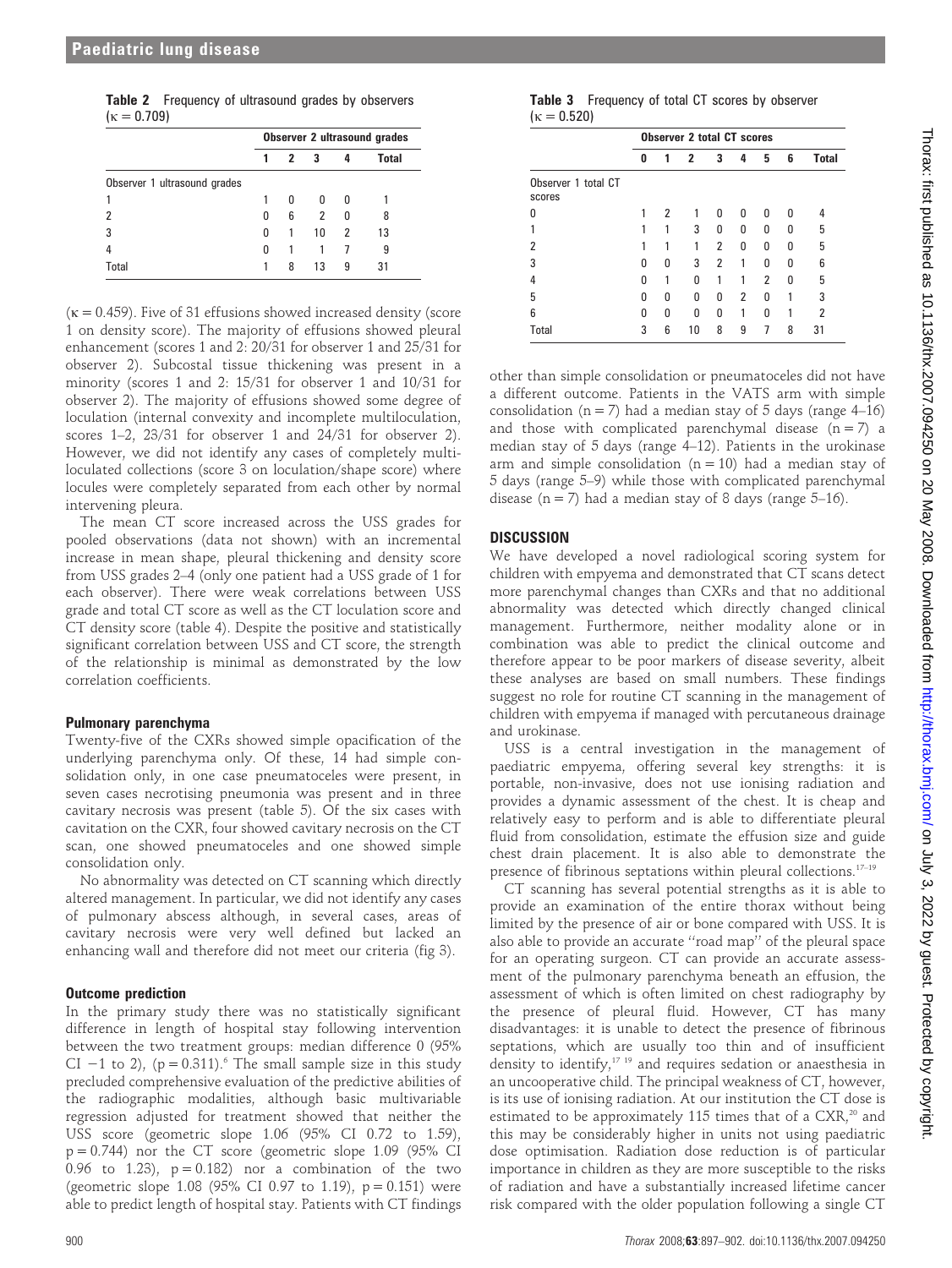Table 4 Correlation coefficients (Kendall's tau) between ultrasound (USS) grade and CT scores from pooled observations

| <b>Correlation</b>                                                         | Kendall's tau (95% CI)     | p Value |
|----------------------------------------------------------------------------|----------------------------|---------|
| USS grade vs CT score                                                      | $0.308$ (0.118 to 0.512)   | 0.0035  |
| USS grade vs CT density score                                              | 0.271 (0.0351 to 0.458)    | 0.0246  |
| USS grade vs CT pleural enhancement $0.208$ ( $-0.0218$ to 0.448)<br>score |                            | 0.0716  |
| USS grade vs subcostal thickening<br>score                                 | $0.188$ (-0.0475 to 0.402) | 0.1036  |
| USS grade vs CT shape score                                                | 0.367 (0.132 to 0.563)     | 0.0014  |

scan.<sup>21</sup> A CT examination in a child can thus only be justified if the result is likely to impact on clinical management. This study has shown that, although CT scans were able to detect more detailed parenchymal findings than CXR in our population, no CT scan detected an unexpected abnormality which directly altered clinical management—for example, the detection of an unexpected lung abscess requiring prolonged antibiotics $22$  or drainage.<sup>23</sup>

There are no well validated scoring systems for the severity of empyema measured by CT. Donnelly and Klosterman<sup>24</sup> used a simple 4-point system based on pleural and subcostal fat thickening along with changes in the chest wall. They did not assess the density of pleural fluid or loculation/effusion shape and did not perform independent observations with this system (and hence no measure of interobserver variation was given). This scoring system was unable to distinguish between empyema and transudative effusions. Kearney et  $al^{15}$  assessed severity of effusions by size, loculation, pleural enhancement, pleural thickening and pleural septation, but did not combine these features into an overall score. In the absence of a validated scoring system, we devised a novel system for scoring CT findings in empyema, based on previously described features of pleural thickening and thickening of subcostal fat, along with assessments of effusion density and loculation. We found only moderate interobserver agreement for this scoring system. This partly reflects a difficulty with all CT scoring systems of reducing a complex three-dimensional dataset to a single score. Some of the components of the score—particularly the shape score—are quite subjective and hence prone to interobserver variability. We believe the relatively poor level of agreement achieved further highlights the difficulty of using CT as a measure of disease severity in empyema. Furthermore, CT and USS findings do not appear to show a strong relationship, reflecting the very different basis and strengths of these two modalities.

Neither the USS grade nor the CT score, nor a combination of the two, was able to predict outcome. There are very few studies which have used radiology to attempt to predict outcome. In a study of 50 children with empyema who underwent either primary or secondary thoracoscopy, the clinical outcome was not predicted by USS when assessed for echogenicity, thickness of the effusion and presence of septations.25 Similarly, in a prospective randomised study of intrapleural urokinase to treat empyema in children, USS findings were not related to outcome.<sup>12</sup> Kearney et al compared USS and CT scanning in a study of 50 adult patients with parapneumonic effusions. Neither the USS grade nor CT findings of effusion size, pleural thickening or extrapleural fat thickening were able to reliably stage empyema or predict failure of tube drainage.15 We have previously published data demonstrating no difference in clinical outcome between VATS or treatment with urokinase. However, the VATS group was

| Table 5 Parenchymal changes detected on CT |  |  |
|--------------------------------------------|--|--|
| scan and chest radiograph (CXR)            |  |  |

|                       | <b>CXR</b> findings |                   |       |  |  |  |
|-----------------------|---------------------|-------------------|-------|--|--|--|
| <b>CT</b> findings    | <b>Simple</b>       | <b>Cavitation</b> | Total |  |  |  |
| Simple                | 14                  |                   | 15    |  |  |  |
| Pneumatoceles         | 1                   |                   | 2     |  |  |  |
| Necrotising pneumonia |                     |                   |       |  |  |  |
| Cavitary necrosis     | 3                   |                   |       |  |  |  |
| Abscess               | n                   |                   |       |  |  |  |
| Total                 | 25                  | ĥ                 | 31    |  |  |  |

significantly more expensive, particularly with the addition of a CT scan.<sup>6</sup> Our study data do not support the use of USS, CT or a combination as a means of predicting the outcome from empyema treatment in children, further supporting the view that the role of routine CT scanning in childhood empyema is questionable.

In our analysis of parenchymal findings, CT demonstrated potentially important findings of necrotising pneumonia or cavitary necrosis in 10/25 patients with apparently simple collapse or consolidation on the CXR. The finding that CT scanning detects more parenchymal changes than chest radiography supports previous published evidence.16 19 26 Empyema appears to be a common accompaniment to cavitary necrosis.<sup>16 27</sup> Importantly, in our study, patients with cavitary necrosis or necrotising pneumonia on CT scanning in addition to empyema showed no difference in outcome from those with simple consolidation, although the numbers involved are small.

This study is subject to several limitations. We recognise that our sample size is small. The initial clinical study was powered to detect a difference of 2 days in the primary outcome measure (number of days in hospital post-intervention) between the two treatment groups and was not powered to detect post hoc differences between radiological modalities. Furthermore, only 31 of the 60 patients recruited had a complete set of valid imaging studies available for review in this study. Of particular note is that 14 patients had CT scans carried out at the local hospital before referral, highlighting the low threshold physicians have for performing CT scans on children with empyema.

**Figure 3** Well-defined cavitary necrosis. CT image showing welldefined area of non-enhancing lung with cavitation adjacent to empyema. As this area lacks an enhancing wall, this could not be defined as an abscess.